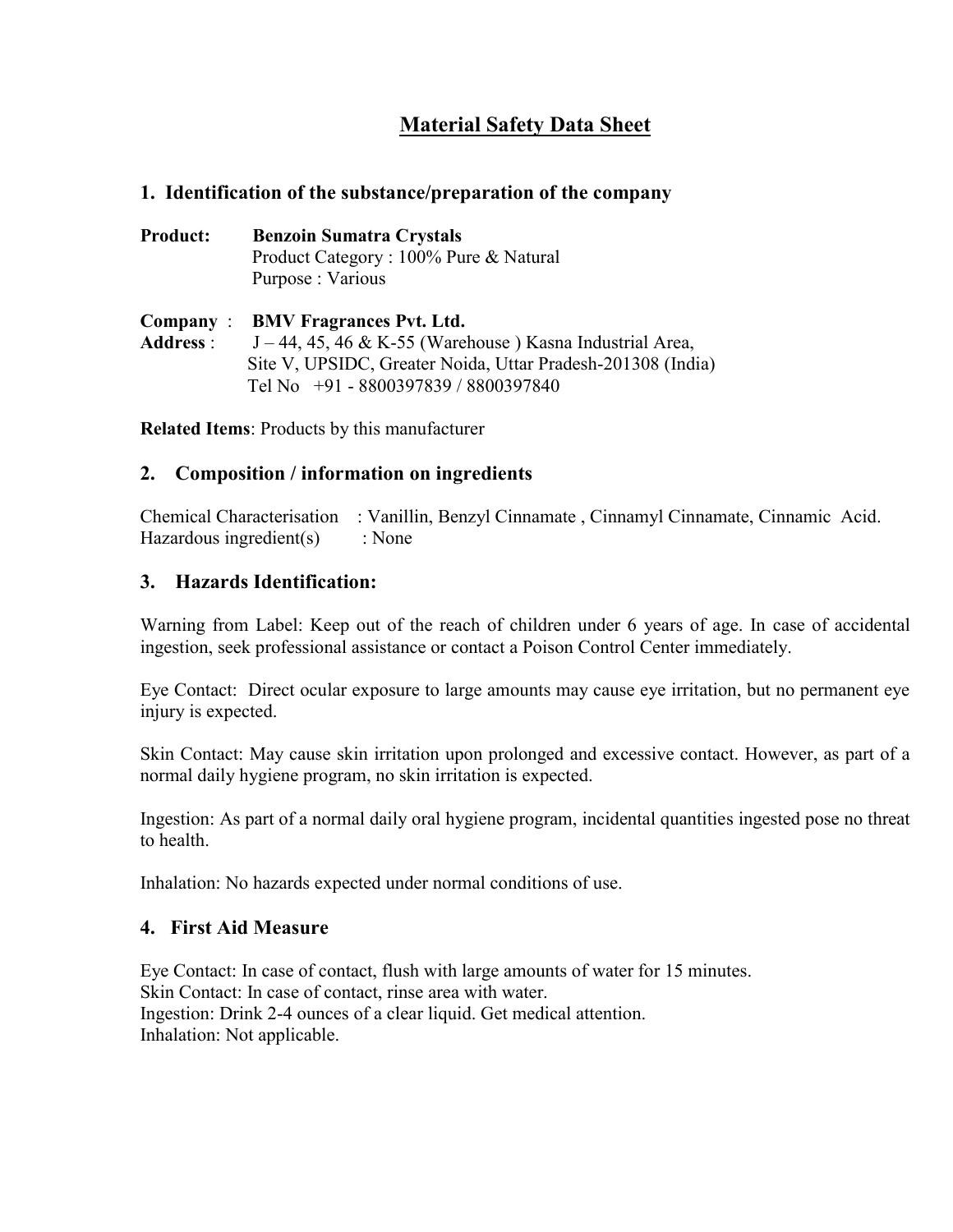# **5. Fire Fighting Measures**

Flash Point: Not Flammable Flammable Limits: NA Extinguishing Media: NA Special Fire Fighting Procedures: NA Unusual Fire and Explosion Hazards: NA

#### **6. Accidental Release Measures**

Respiratory Protection: None Ventilation: LOCAL EXHAUST

## **7. Handling / Disposal**

Spill Release Procedures: WASH AREA W/WATER

Waste Disposal Methods: BURY/INCINERATE IAW/FEDERAL, STATE & LOCAL REGULATIONS.

Handling and Storage Precautions: Store in cool dry place in tightly closed containers.

#### **8. Exposure controls / personal protection**

Respiratory Protection: No special equipment required. Ventilation: Use normal ventilation Local Exhaust: Should be adequate Mechanical (General): Normal air conditioning Special: Not required Other: Not required Protective Gloves: None Eye Protection: None Other Protective Equipment: Eyewash

#### **9. Physical & Chemical properties**

| Melting point<br>Boiling point        | Appearance / Odor : Reddish brown crystals / Balsamic, vanillic, sweet, styrax like.<br>: Not determined<br>: Not determined |
|---------------------------------------|------------------------------------------------------------------------------------------------------------------------------|
| Flash point                           | : Not determined, estimated above $80^0$ C.                                                                                  |
| Flammability                          | : Not determined                                                                                                             |
| Autoflammability : Not determined     |                                                                                                                              |
| Explosive properties : Not determined |                                                                                                                              |
| Oxidizing properties : Not determined |                                                                                                                              |
| Vapor density : Not determined        |                                                                                                                              |
| Volatile by volume : Not determined   |                                                                                                                              |